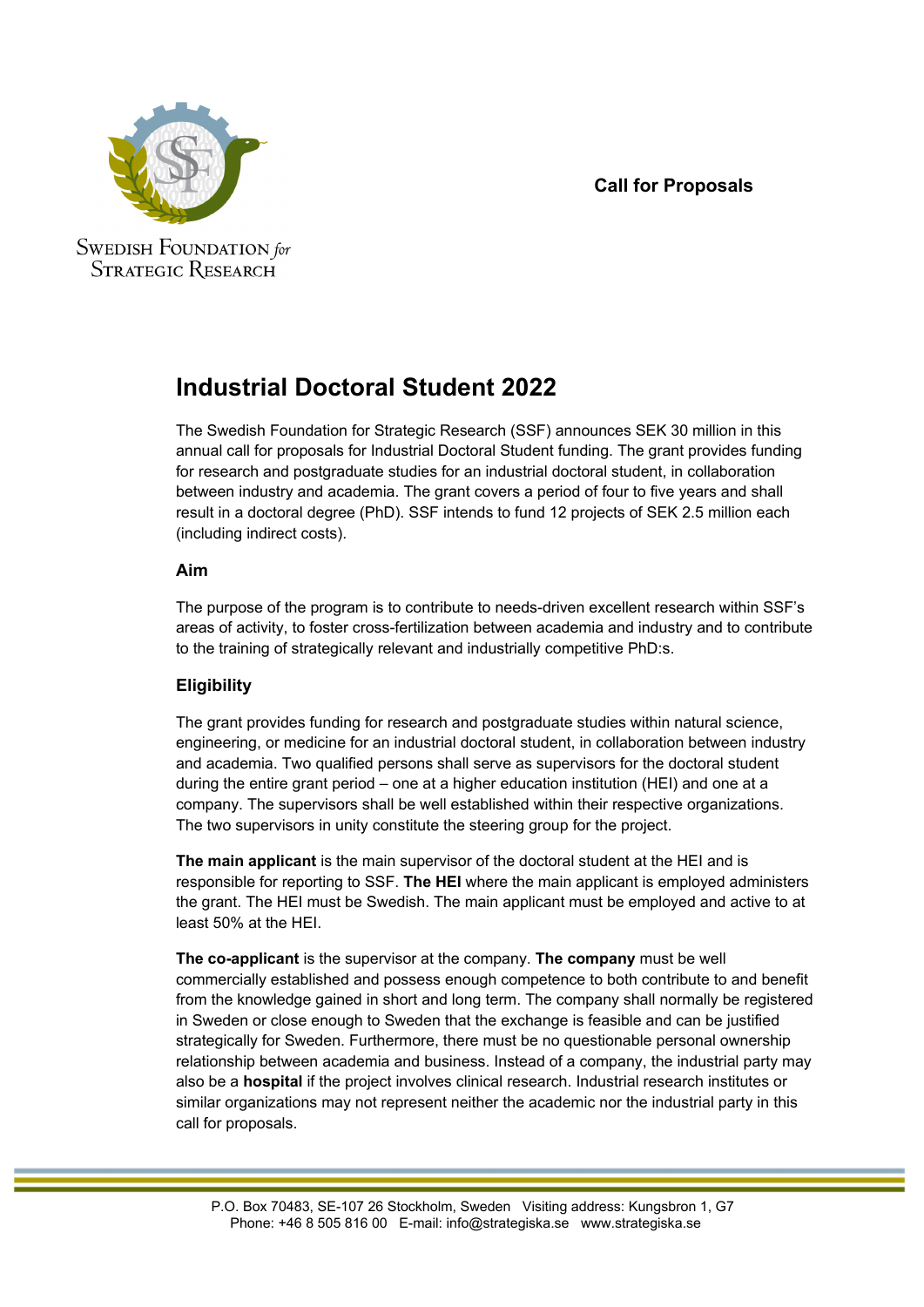**The industrial doctoral student** must not be admitted to doctoral studies at the time of application. The industrial doctoral student does not need to be identified at the time of application but must be admitted to the industrial doctoral program and be employed at the company before the start of this project. The doctoral student must be to at least 80 percent employed by the company for the entire grant period. The doctoral student shall devote the equivalent of four years of full-time work to the project and is expected to share her or his time between the university and the company. Beyond that, up to 20% of the doctoral student's working hours can be devoted to other activities such as departmental duties if this work is funded by the HEI.

An applicant may only submit one application, this applies to both main applicant and coapplicant. A main applicant who has an ongoing SSF industrial doctoral student grant is not eligible to apply if there is a grant period overlap between the two grants.

#### **The grant**

The grant amounts to SEK 2.5 million, which is expected to cover about half of what a doctoral student project normally costs. The company is expected to provide any additional funds that are required for a successful project. The grant may not be used for supervisors' salaries, but solely for costs directly related to the student's project. Representatives of the parties shall attest at the time of application that they agree on the total cost of the project and how the costs are to be shared between them. Indirect costs (overheads) are only permitted for the part of the grant that is spent at the HEI, equivalent to a surcharge of 35% on the direct costs. The grant does not cover any bench fees or other unwarranted costs.

The project shall result in a doctoral degree. 25% of the grant will be withheld until the final report is approved and a PhD certificate can be presented. If a doctoral degree is never obtained, this part of the grant will be kept by SSF.

The project should be started at the earliest 2023-01-01 and no later than 2023-06-30.

#### **Proposal and submission**

All applications must be submitted by 14:00 hours (2:00 pm CET) on May 19, 2022. No additional material will be considered after this deadline.

The application shall be written in English and is submitted by the main applicant via the SSF application portal: http://apply.strategiska.se. The application must include (in addition to other information specified in the portal):

- Research plan, including scientific state of the art (5 pages). It must be formulated jointly by the company and the HEI and include planned activities between the company and the HEI.
- CV and list of publications for both applicants.
- Letters of intent from both the academic and the industrial party, describing the commitment for the project, written by the department head (or equivalent) at the HEI and the research director (or equivalent) at the company. Both parties shall ensure that the necessary practical arrangements are in place. In addition, it should be certified that the supervisors have the support and time allocated for this purpose.
- Brief description and required qualifications of the prospective doctoral student.
- Strategic relevance and expected societal impact in a 10-15-year time frame.
- Description of how intellectual property rights contractually will be handled.
- Budget.